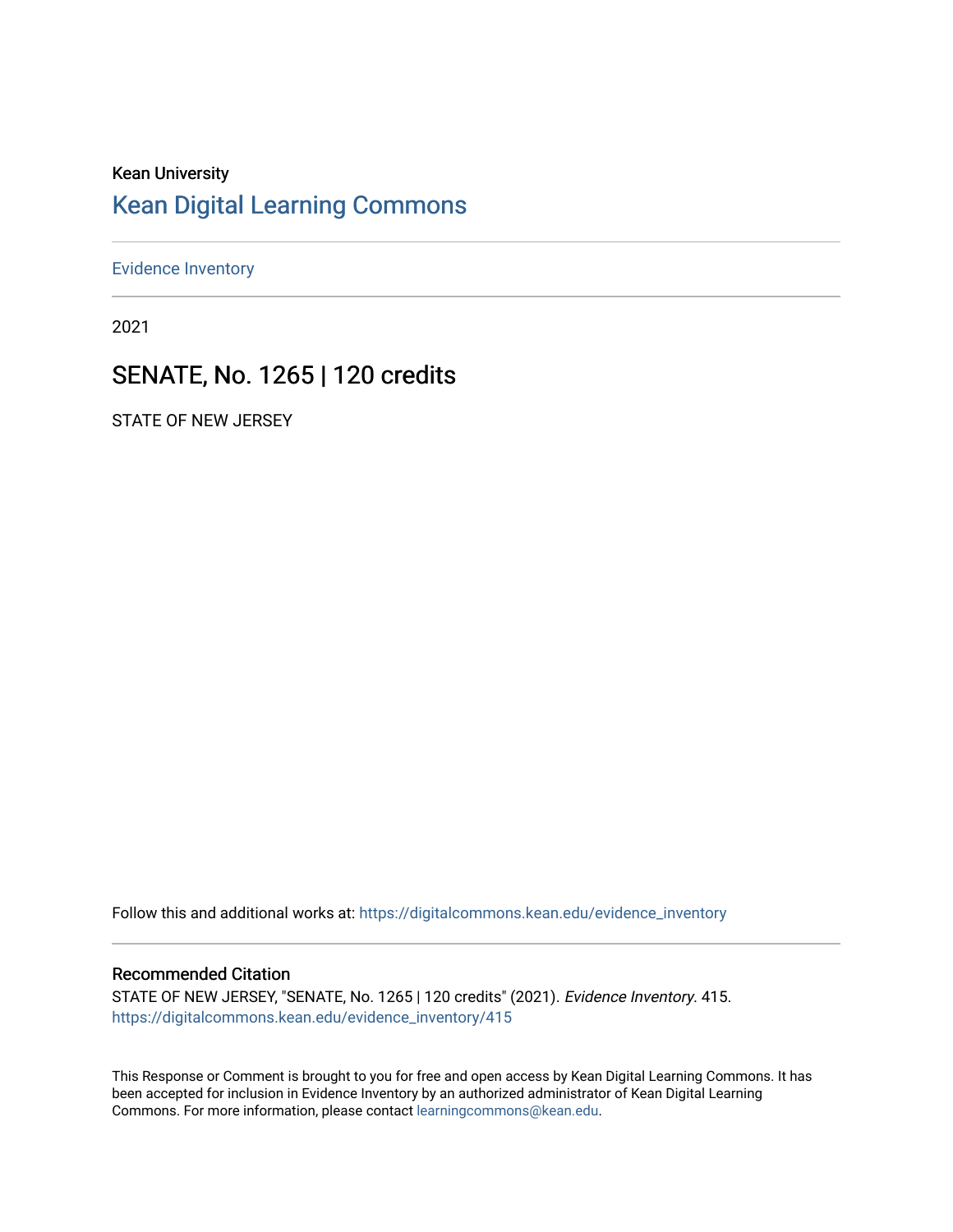## SENATE, No. 1265 | 120 credits

## Abstract

SENATE, No. 1265 | 120 credits

**SYNOPSIS** 

Provides that no more than 120 credits will be required for baccalaureate degree awarded by public institution and no more than 60 credits for associate degree.

CURRENT VERSION OF TEXT

As introduced.

An Act concerning associate and baccalaureate degree programs and supplementing chapter 62 of Title 18A of the New Jersey Statutes.

### Keywords

SENATE, No. 1265, Degree completion, 120 credits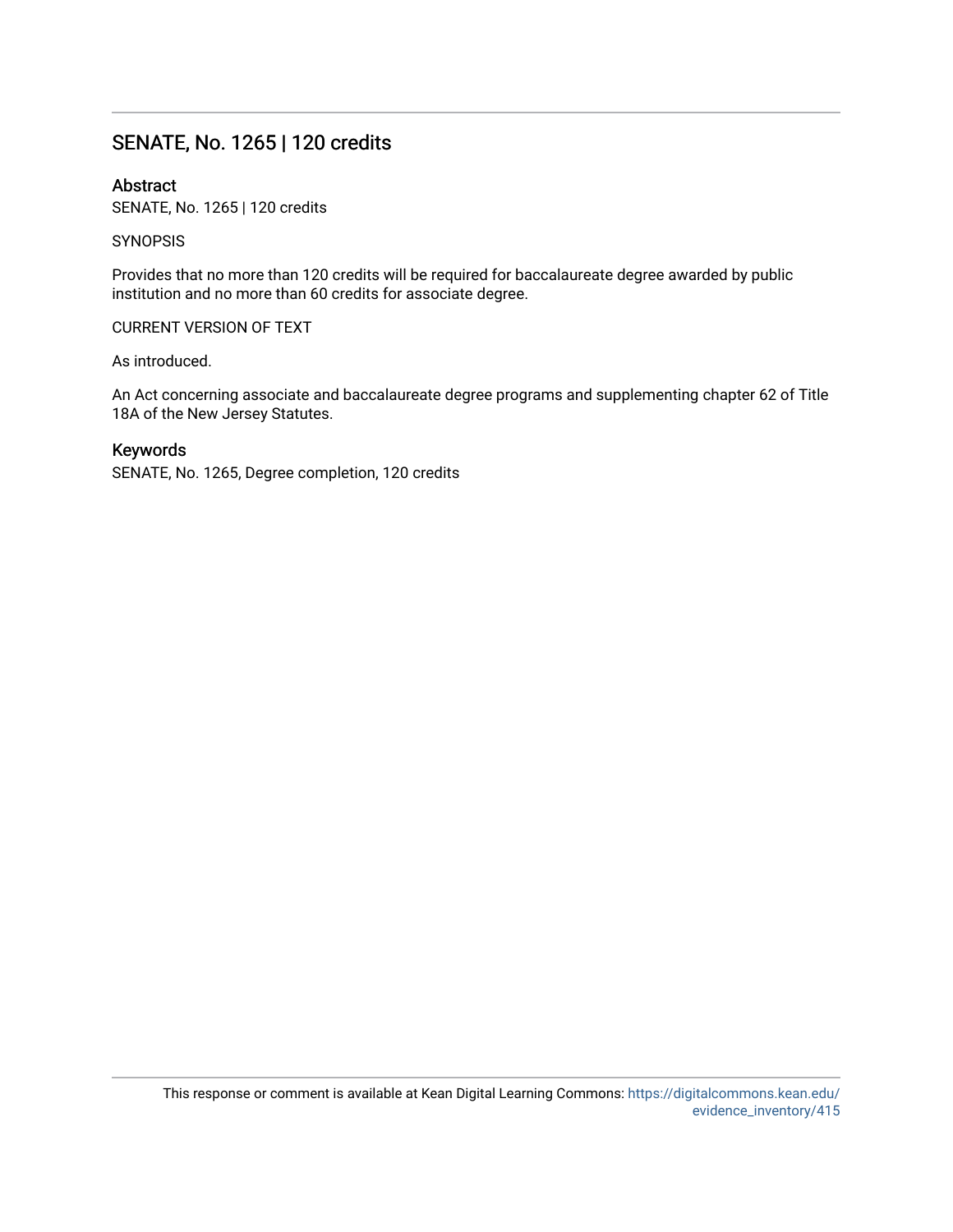# **SENATE, No. 1265 STATE OF NEW JERSEY 218th LEGISLATURE**

INTRODUCED JANUARY 25, 2018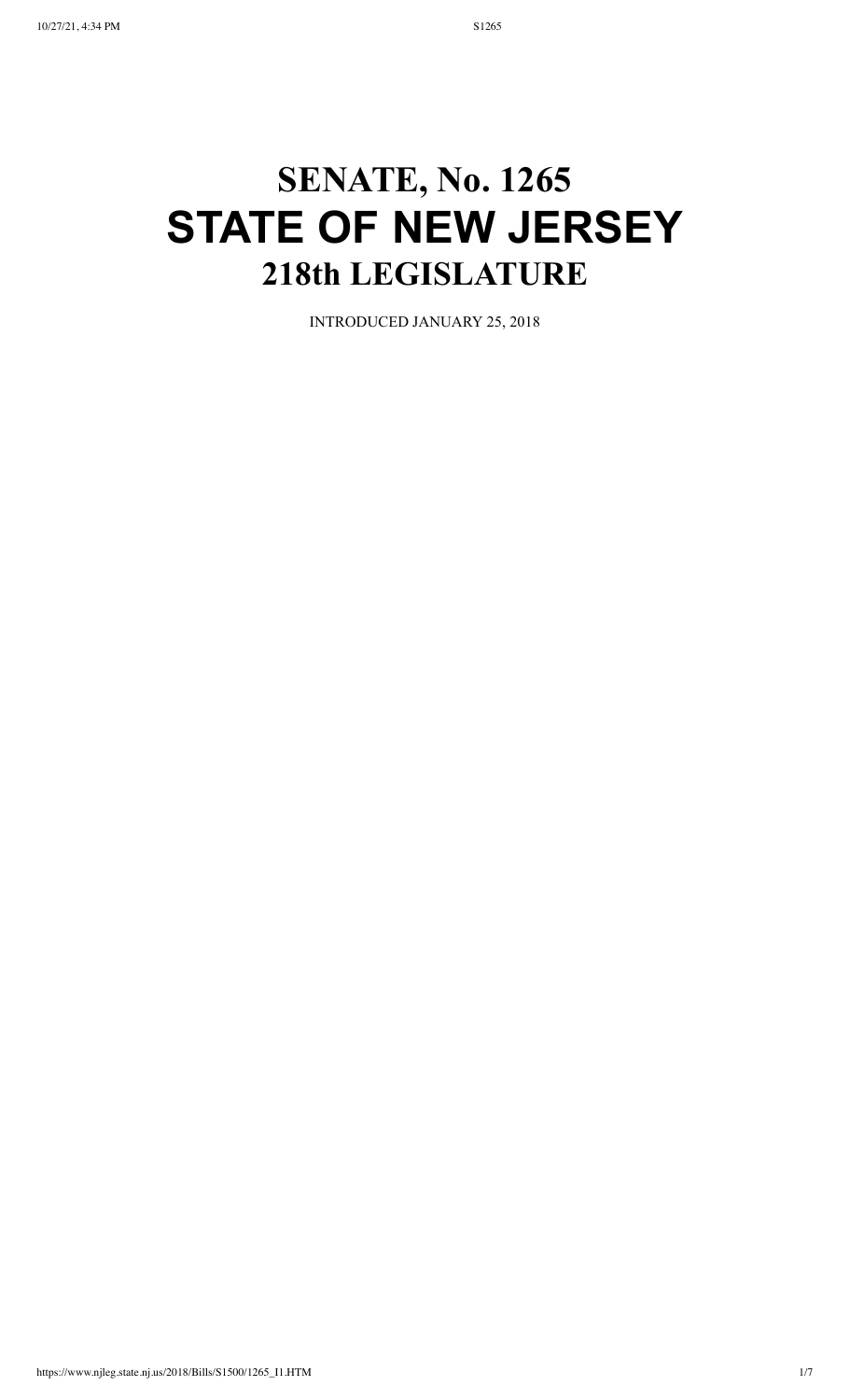10/27/21, 4:34 PM S1265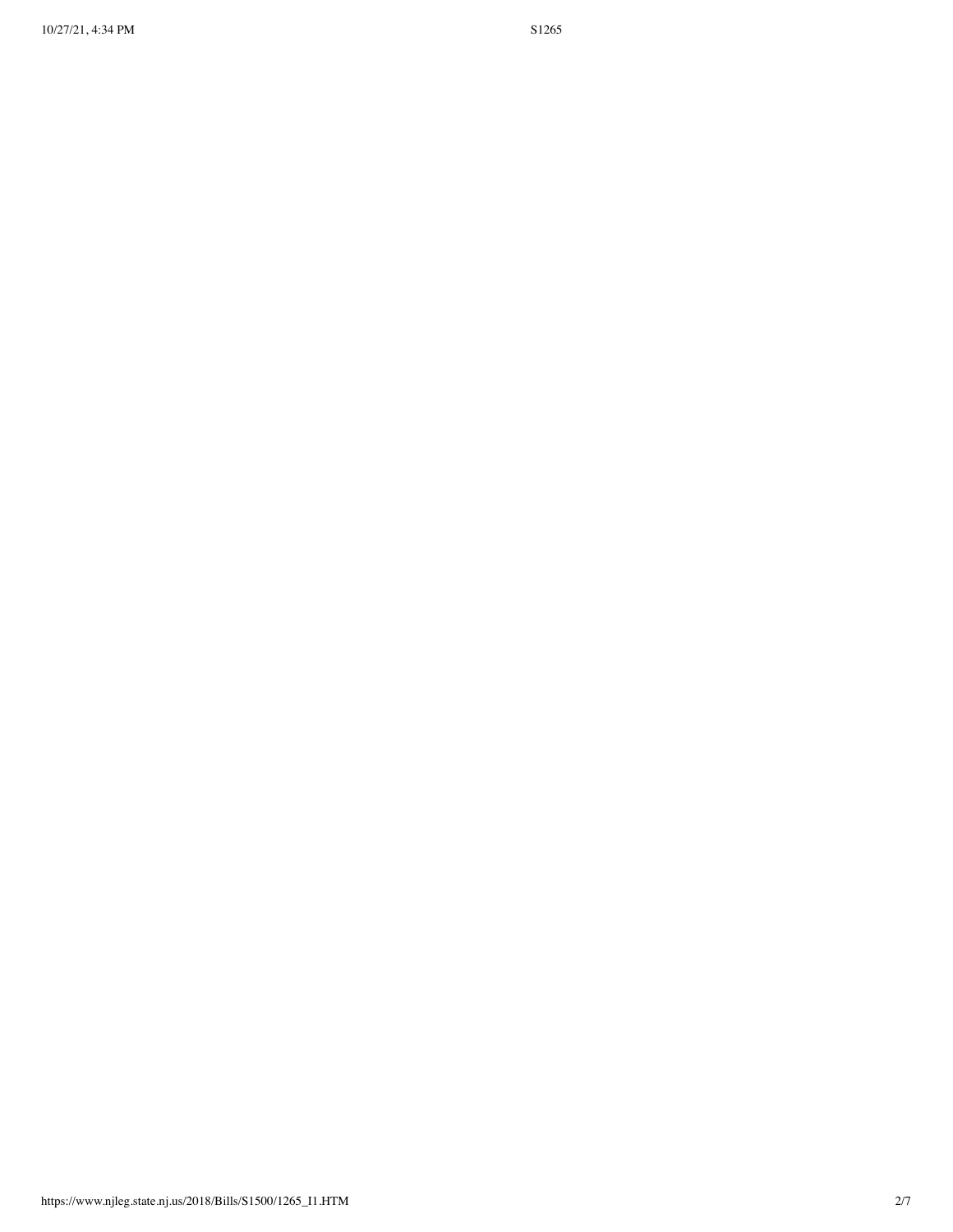**Sponsored by: Senator SHIRLEY K. TURNER District 15 (Hunterdon and Mercer) Senator NILSA CRUZ-PEREZ District 5 (Camden and Gloucester) Senator ROBERT W. SINGER District 30 (Monmouth and Ocean) Assemblywoman MILA M. JASEY District 27 (Essex and Morris) Assemblywoman NANCY J. PINKIN District 18 (Middlesex)**

**Co-Sponsored by: Senator Pou**

#### **SYNOPSIS**

Provides that no more than 120 credits will be required for baccalaureate degree awarded by public institution and no more than 60 credits for associate degree.

## **CURRENT VERSION OF TEXT**

As introduced.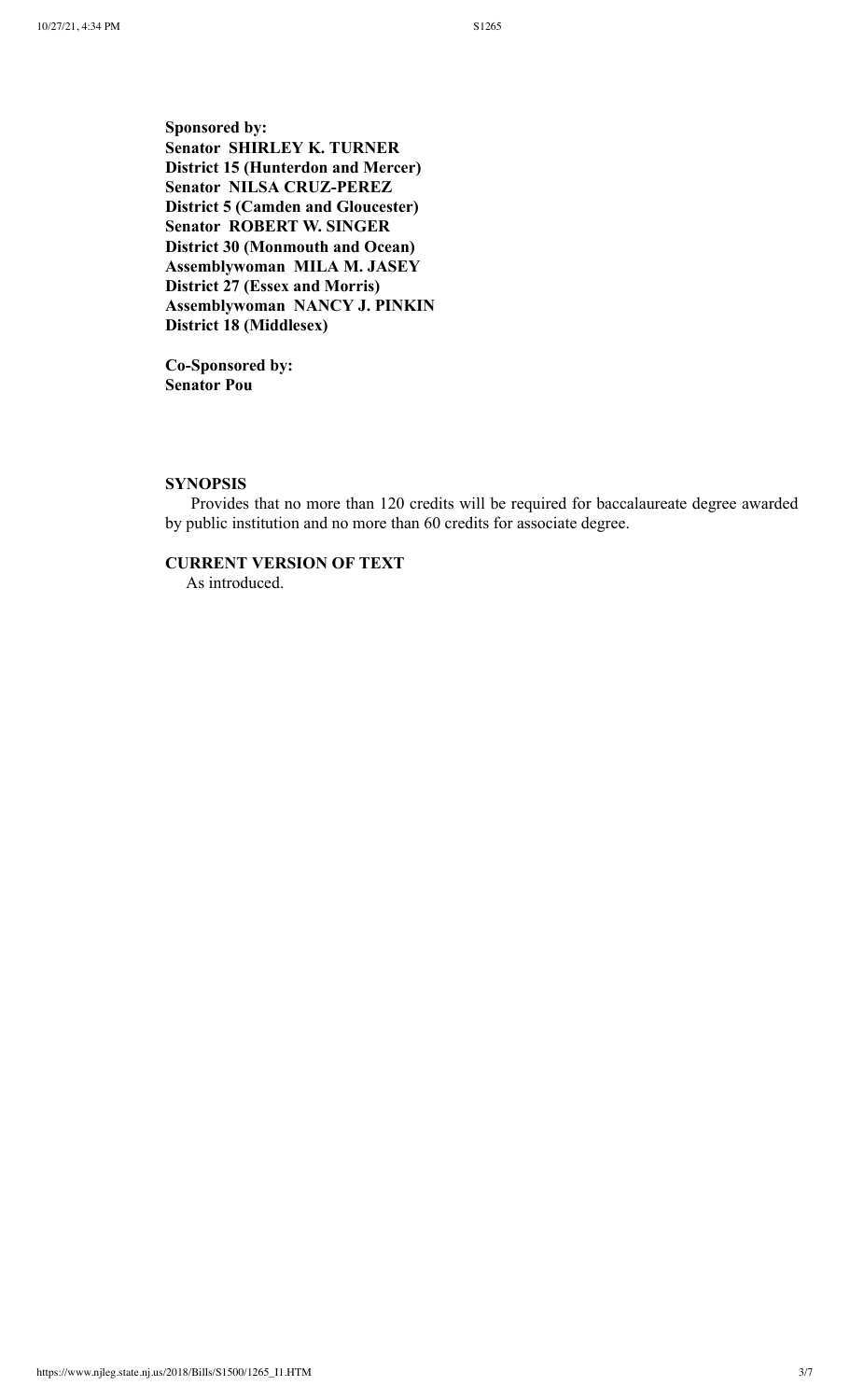10/27/21, 4:34 PM S1265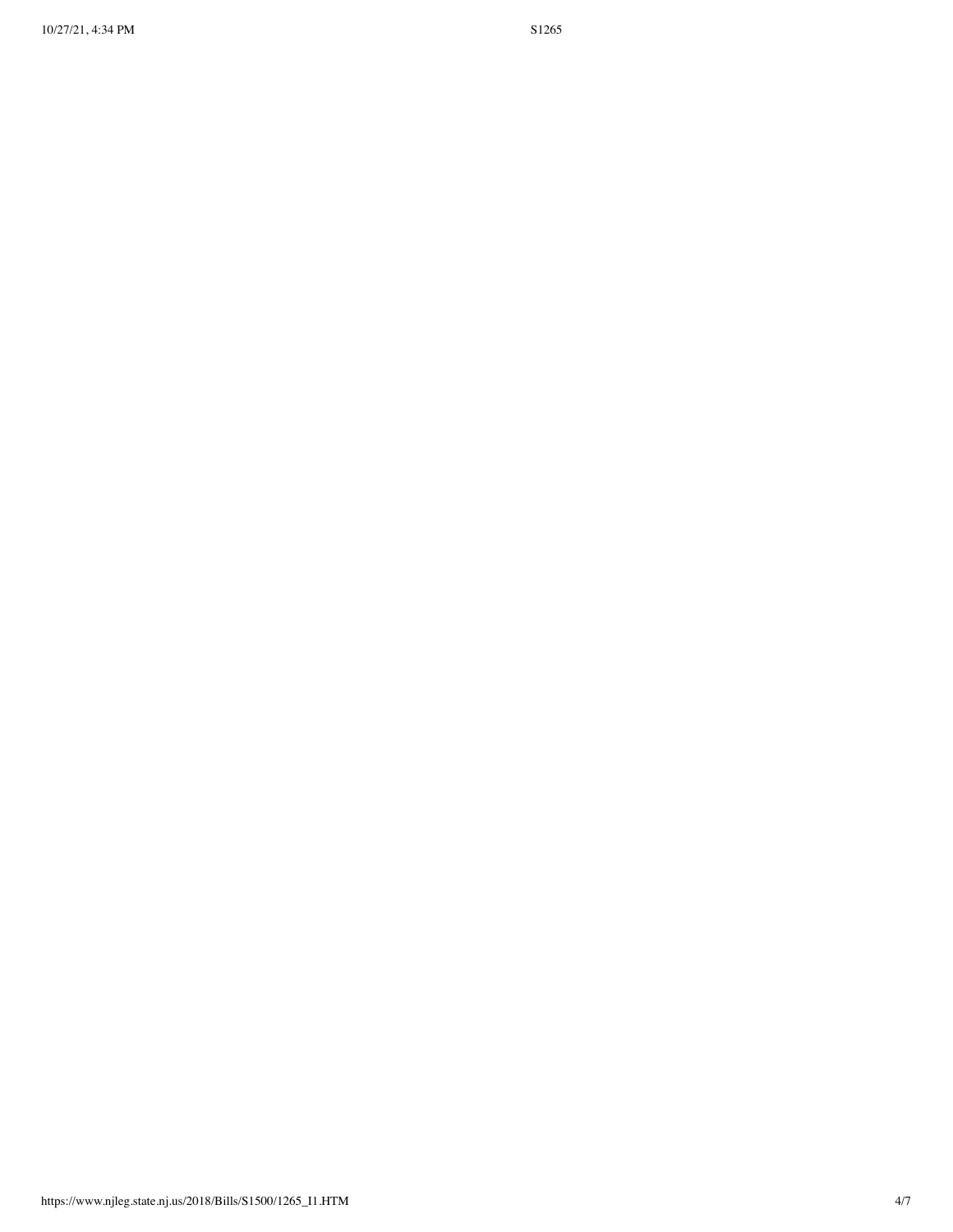**A<sup>n</sup> Act** concerning associate and baccalaureate degree programs and supplementing chapter 62 of Title 18A of the New Jersey Statutes.

## **B<sup>e</sup> I<sup>t</sup> Enacted** *by the Senate and General Assembly of the State of New Jersey:*

1. a. Notwithstanding the provisions of any section of law to the contrary and except as otherwise provided pursuant to subsection b. of this section, beginning with students who initially enroll in a baccalaureate degree program in the fall semester of 2019, the standard number of credits required for the award of a baccalaureate degree from a fouryear public institution of higher education is 120 credit hours.

b. The standard number of credit hours established pursuant to subsection a. of this section shall not apply if:

(1) the degree program is defined as a five-year degree program;

(2) professional accreditation requires a greater number of credit hours or requires course work that cannot be completed in 120 credits; or

(3) certification requirements result in a need for credit hours in excess of 120.

c. (1) The Secretary of Higher Education shall establish standards for the purposes of complying with the credit hour limit established by this section for institutions of higher education that use nontraditional course credit systems.

(2) Within 180 days of the effective date of this act, a four-year public institution of higher education that uses a nontraditional course credit system shall submit a written request to the secretary for permission to comply with the credit hour limit in accordance with the standards established by the secretary pursuant to paragraph (1) of this subsection. The request shall provide information on why the institution is not able to comply with the requirements of subsection a. of this section and shall include such other information as the secretary deems necessary. Within 60 days of the submission of the request, the secretary shall advise the institution on whether it may meet the credit hour limit in accordance with the standards established by the secretary.

2. a. Notwithstanding the provisions of any section of law to the contrary and except as otherwise provided pursuant to subsection b. of this section, beginning with students who initially enroll in an associate degree program in the fall semester of 2019, the standard number of credit hours required for the award of an associate degree from a county college is 60 credit hours.

b. The standard number of credit hours established pursuant to subsection a. of this section shall not apply if:

(1) the degree program is defined as more than a two-year degree program;

(2) professional accreditation requires a greater number of credit hours or requires course work that cannot be completed in 60 credits; or

(3) certification requirements result in a need for credit hours in excess of 60.

c. (1) The Secretary of Higher Education shall establish standards for the purposes of complying with the credit hour limit established by this section for institutions of higher that use nontraditional course credit systems.

(2) Within 180 days of the effective date of this act, a county college that uses a nontraditional course credit system shall submit a written request to the secretary for permission to comply with the credit hour limit in accordance with the standards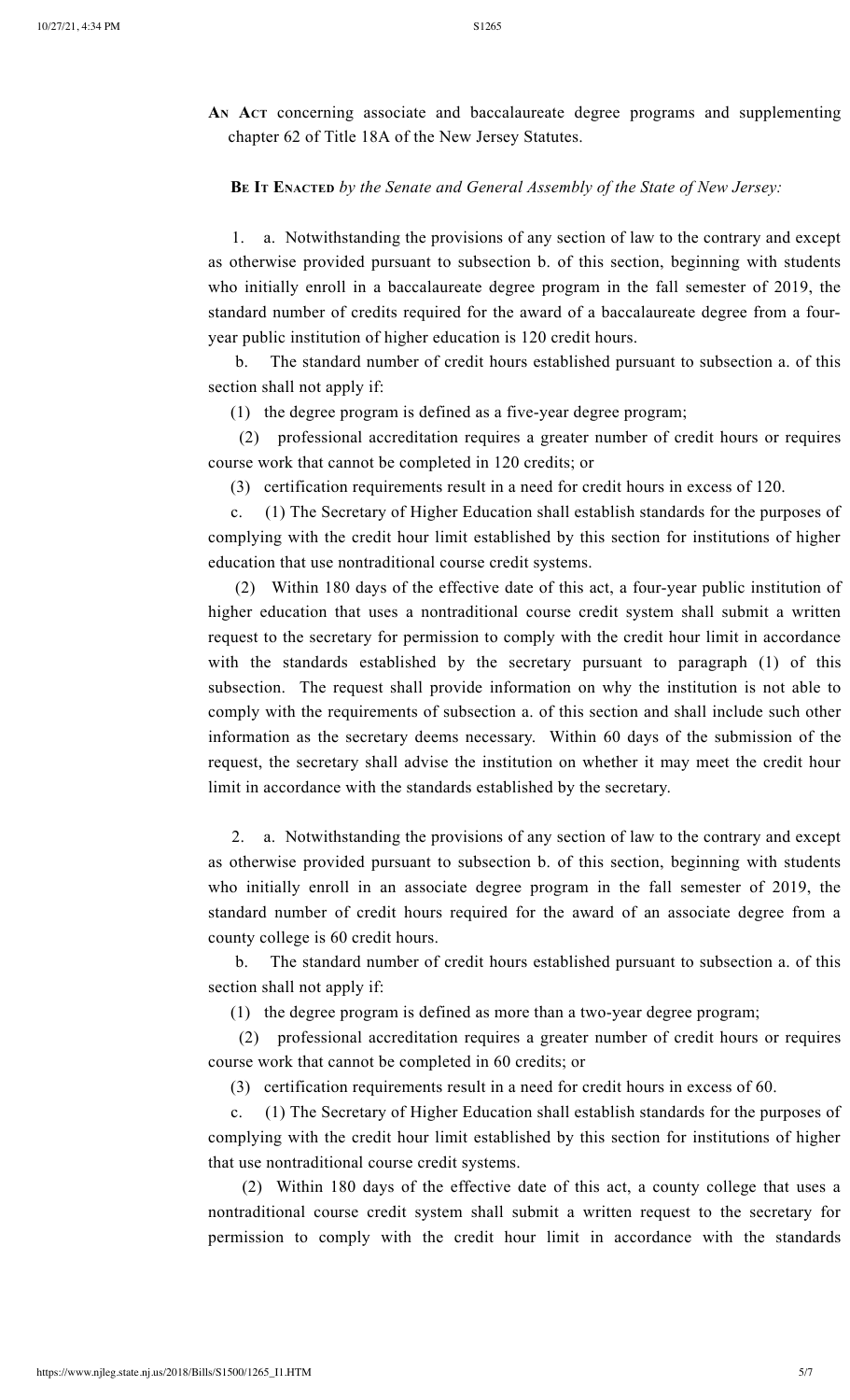established by the secretary pursuant to paragraph (1) of this subsection. The request shall provide information on why the county college is not able to comply with the requirements of subsection a. of this section and shall include such other information as the secretary deems necessary. Within 60 days of the submission of the request, the secretary shall advise the county college on whether it may meet the credit hour limit in accordance with the standards established by the secretary.

3. The governing board of a public institution of higher education, in consultation with the Secretary of Higher Education, may approve exceptions to the credit hour requirements in addition to those established pursuant to subsection b. of sections 1 and 2 of this act.

4. Within 60 days of the effective date of this act and annually thereafter, the secretary shall submit a report to the Governor, and to the Legislature pursuant to section 2 of P.L.1991, c.164 (C.52:14-19.1), on the number of four-year public institutions of higher education and county colleges that are in compliance with the provisions of this act.

5. This act shall take effect immediately.

## STATEMENT

This bill provides that the standard number of credits required for the award of a baccalaureate degree by a public institution of higher education, beginning with students who initially enter the institution in the fall semester of 2019, will be 120 credit hours, and in the case of the award of an associate degree by a county college, 60 credit hours.

The bill stipulates that the standard number of credit hours will not apply if the degree program is defined as a five-year degree program in the case of a four-year institution or more than a two-year degree program in the case of a county college. The standard number of credit hours also will not apply if professional accreditation requires a greater number of credit hours or requires course work that cannot be completed within those credit hours, or if certification requirements result in a need for additional credit hours.

The bill requires the Secretary of Higher Education to establish standards for the purposes of complying with the credit hour limits established by the bill for institutions of higher education that use nontraditional course credit systems. Within 180 days of the bill's effective date, a four-year public institution or a county college that uses a nontraditional course credit system is required to submit a written request to the secretary for permission to comply with the credit hour limit in accordance with the standards established by the secretary. Within 60 days of the written request, the secretary will advise the institution on whether the institution may meet the credit hour limit in accordance with those standards.

The bill authorizes the governing board of a public institution, in consultation with the secretary, to approve additional exceptions to the bill's standard credit hour requirements.

The bill directs the secretary to submit a report, within 60 days of the bill's effective date and annually thereafter, to the Governor and the Legislature on the number of four-year institutions of higher education and county colleges that are in compliance with the bill's provisions.